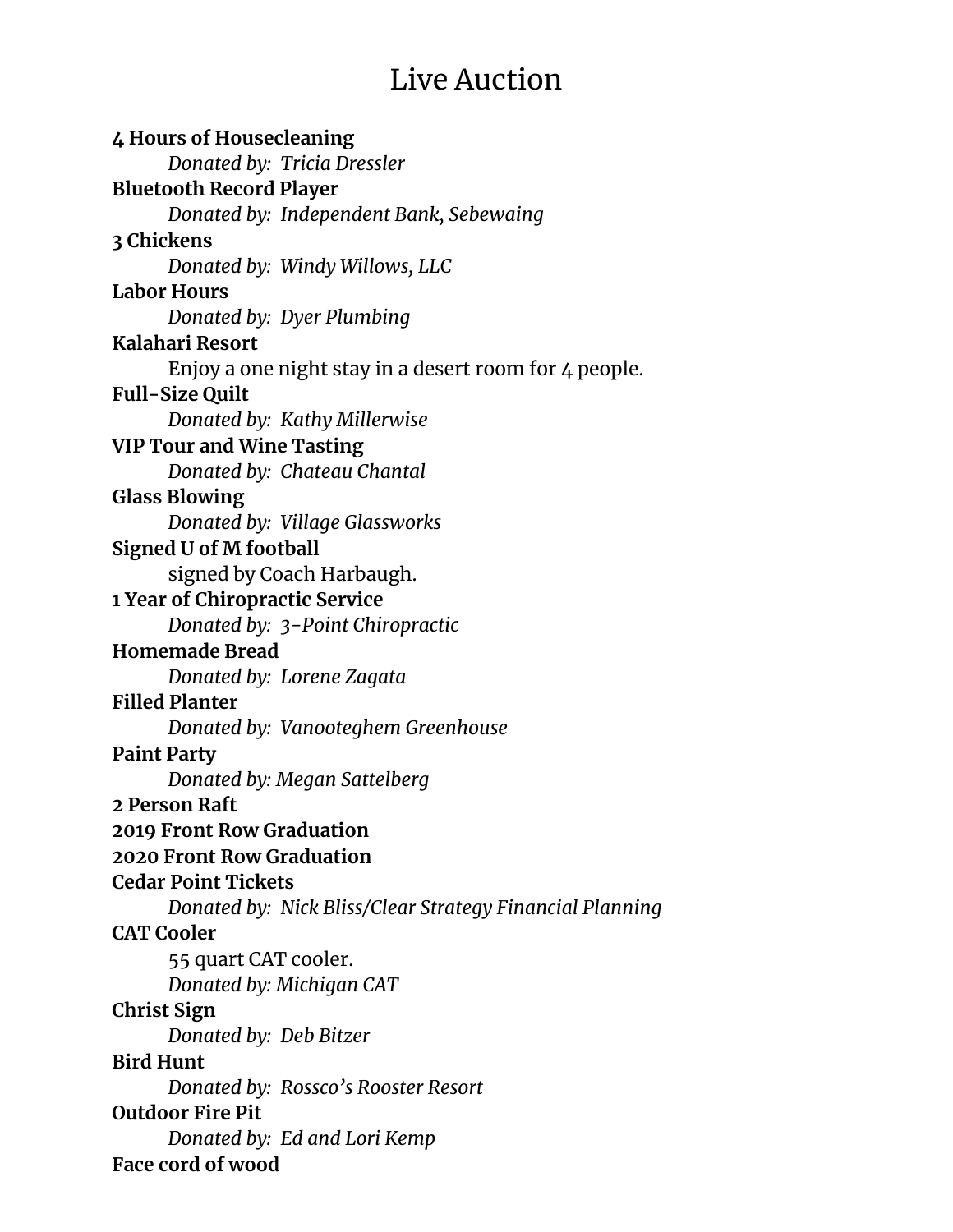*Donated by: Ryan and Heather Kuhl* **Sport Passes** *Donated by: USA Booster Club* **Flowers for a Year** *Donated by: Jackie's Flowers by Ashley* **Wagon and games** *Donated by: Thumb Bank and Trust* **Crushed Stone** *Donated by: Wallace Stone Quarry and Kemp Tiling* **4th Grade Class Project** "He's got the whole world, in his hands…." **MSU Football Tickets** September 14 vs Arizona State, November 9 vs Illinois, or November 30th vs Maryland. *Donated by: Jim and DeAnn Sattelberg* **Wooden Glider** *Donated by: Tom and Sarah Eurich* **Week long stay in Branson, Missouri** *Donated by: Dave and Donna Sting* **CTK Bread** *Donated by: Ursula Gangler* **Reverse Auction 40 pack of Grease** *Donated by: Foster Blue Water Oil* **Fresh Produce** Enjoy a ½ share in the 2019 CSA Program. *Donated by Vanooteghem's Farm and Greenhouse* **2019 Unionville Christmas Program (2) 2020 Unionville Christmas Program (2) 5th grade class project** 2 fleece blankets and 2 calendars **First Row Christmas Program Sebewaing 2019 (2) First Row Christmas Program Sebewaing 2020 (2) Tree Swing Kalahari Resort** Enjoy a one night stay in an African queen, suite for 6 people. #50 **Tiger Tickets** Friday, June 7 at 7:10, section 114. *Donated by: Air Advantage* **Cirque D'Soliel** *Donated by: The Dow Event Center* **Blackstone Grill Laser Treatments** *Donated by: 3 Point Chiropractic*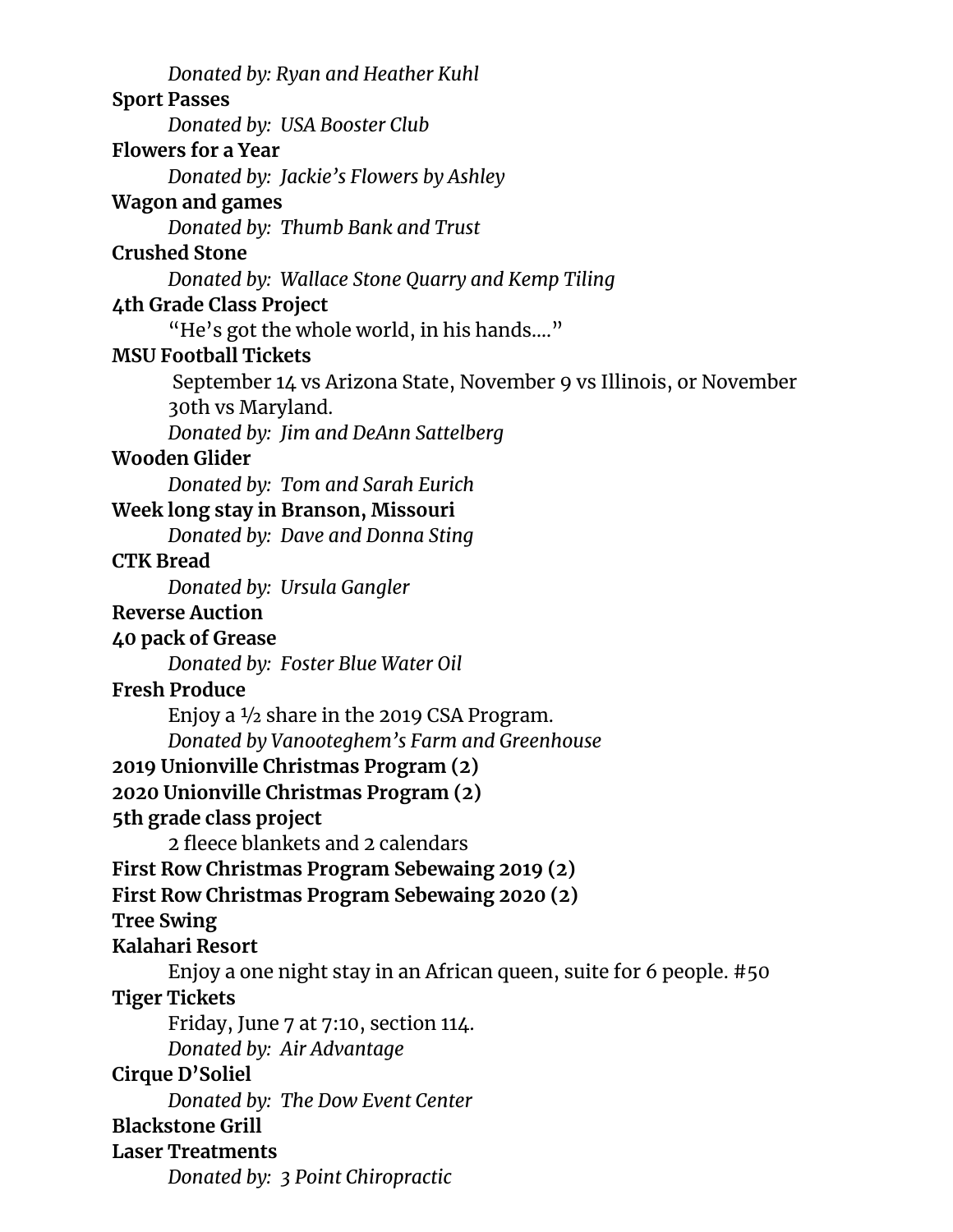**Apple Air Pods** *Donated by: Thumb Insurance Group* **Faith Sign** *Donated by: Sarah Kemp* **Choice of Cake** *Donated by: Cindy Gremel* **Big Mable 2 Person Raft Hoverboard with light up wheels and bluetooth speaker Pedal Trolley** *Donated by: Armbruster Ag Services* **Queen Bed Frame** *Donated by: LJ Gascho* **Shanty Creek Resorts** Enjoy a 3 night stay at Shanty Creek Resorts, located in Bellaire, MI. *Donated by: Ryan & Amanda Kohl, Ryamko Properties, LLC* **Golf in Tampa Bay** *Donated by Tampa Bay Golf and Country Club* **Splash Park Camper's Haven** 2 nights and fun passes for Campers Haven in Bad Axe, MI. *Donated by: Icom 1 Filtration and JHBennett* **CTK Sports Pass** *Donated by: CTK Athletic Department* **Dusty Club 4 team scramble** *Donated by: Timeout Group, Immanuel* **Camping gear Golf Bag** *Donated by: Amanda Langmaid, Farmer's Insurance* **Leaf Blower** *Donated by: Jansen's Equipment* **50" TV** 50" LG, LED smart TV. 4K UHD with HDR **Bicycle Planter CTK Sebewaing Gymnasium & Cafeteria Rental** *Donated by: Christ the King* **Wagon** *Donated by: Amanda Langmaid, Farmer's Insurance* **Butterhorns** *Donated by: Carol and Rod Truemner* **Foldable Adirondack Chair 3 Piece Hardside Spinner Luggage 1 Week at Bay Shore Camp** *Donated by: Bay Shore Camp, Sebewaing*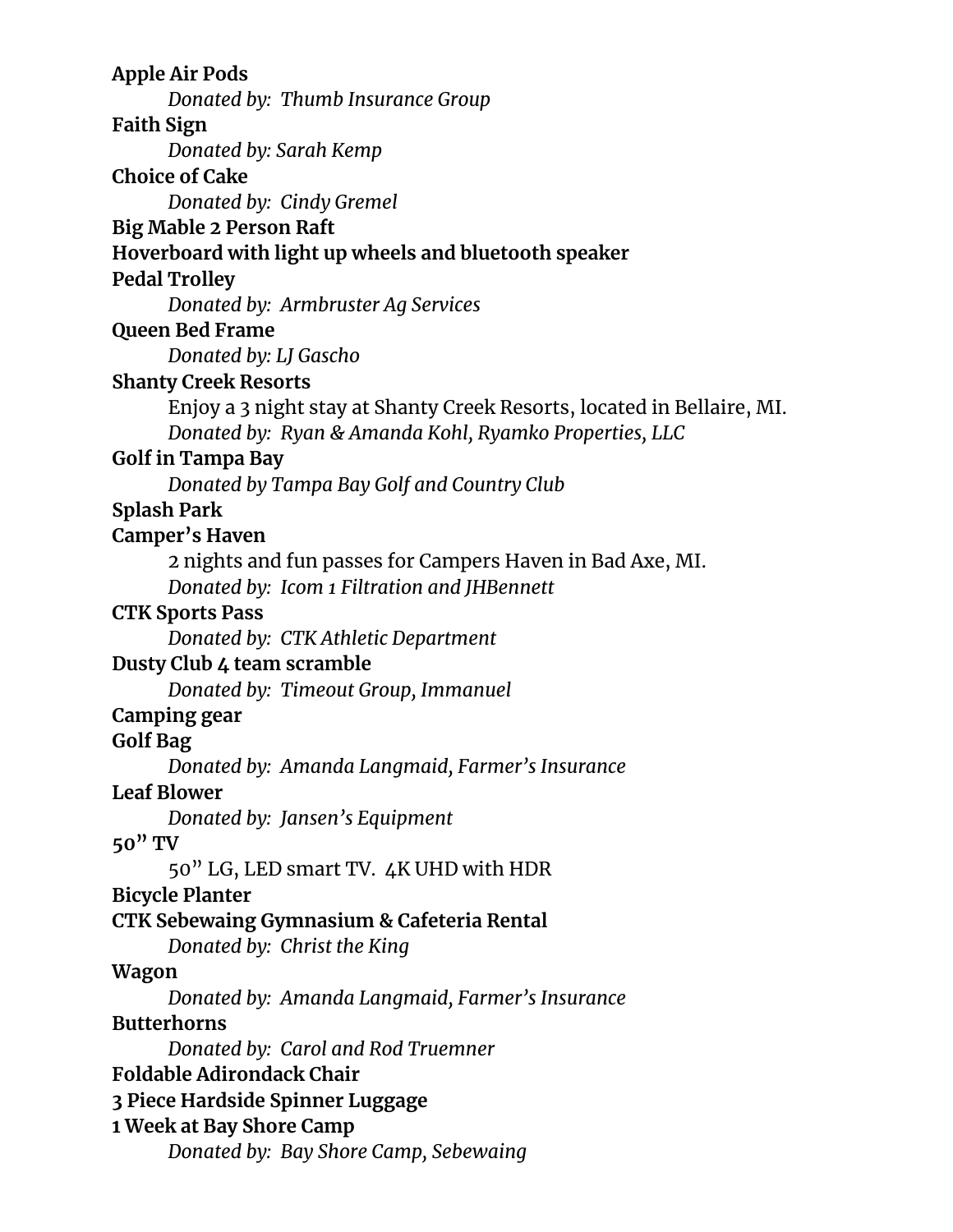## Silent Auction Round 1

- 1. 2 Adult and 2 child vouchers, *Midland Center for the Arts*
- 2. Gift certificate for 2 Cheeseburgers and Fries, *Dairy Barn*
- 3. Frankenmuth basket, *Star of the West*
- 4. 2 Sport lessons, *Kohl Farm's Center Field*
- 5. \$25 Gift certificate, *Thumb Meat Market*
- 6. Large red purse and 2 Dave Ramsey books, *Immanuel Board of Stewardship*
- 7. Handmade large unicorn, *Lynn Zuzga*
- 8. 3 Month membership, *State Street Fitness, Caro*
- 9. Signed picture of Matthew Stafford, *Detroit Lions Community Affairs*
- 10. Oil change and car detail, *Bell Wasik, Caro*
- 11. 4 Rounds of golf, *Rolling Hills Golf Course, Cass City*
- 12. Gift Certificate for 1 New Client Appointment, *Shelson Natural Health*
- 13. Family pass for 4, *Saginaw Children's Museum*
- 14. Dinner for 4, *Pizza Hut, Caro*
- 15. Essential oils and other products, *Plant Therapy*
- *16.* 4 Admission tickets, *Henry Ford Museum*
- 17. Weight Watchers books, *John and Dianne Schulz*
- 18. 1 Admission to a sports camp, *Steve Cramer*
- 19. 2 Bracelets
- 20. Dinner and wine basket, *Amanda Roggenbuck, Century 21 Babcock Realty.*
- 21. Rove 2 bluetooth speaker
- 22. Xcelerator marble mania game
- 23. Sun patterned baby blanket, *Leila Rish*
- 24. Thirty-One utility tote, *Dan and Tracey Reinbold*
- 25. 2 General admission tickets, *Crayola Experience, Florida*
- *26.* 2 Adult admissions to Oktoberfest and Summer music fest, *Frankenmuth Ram Events*
- 27. Hats, mugs, and keychains, *Henry*
- 28. Thirty-One timeless beauty bag with purple stripes
- 29. Joshua 24:15 tile sign, *Courtney and Katie Kemp*
- 30. Red, white and blue quilted blanket, *St John, Kilmanagh*
- 31. \$50 Gift card, *Salon 25, Traci Kuhl*
- 32. Mickey Mouse hat, Harry Potter hat, and Marvel comic, *Katlin's Klothes*
- 33. Halloween Hello Kitty, *Katlin's Klothes*
- 34. Yellow kitchen gift basket
- 35. 3-Tier basket stand
- 36. Wooden "Grateful, Love, Believe…." sign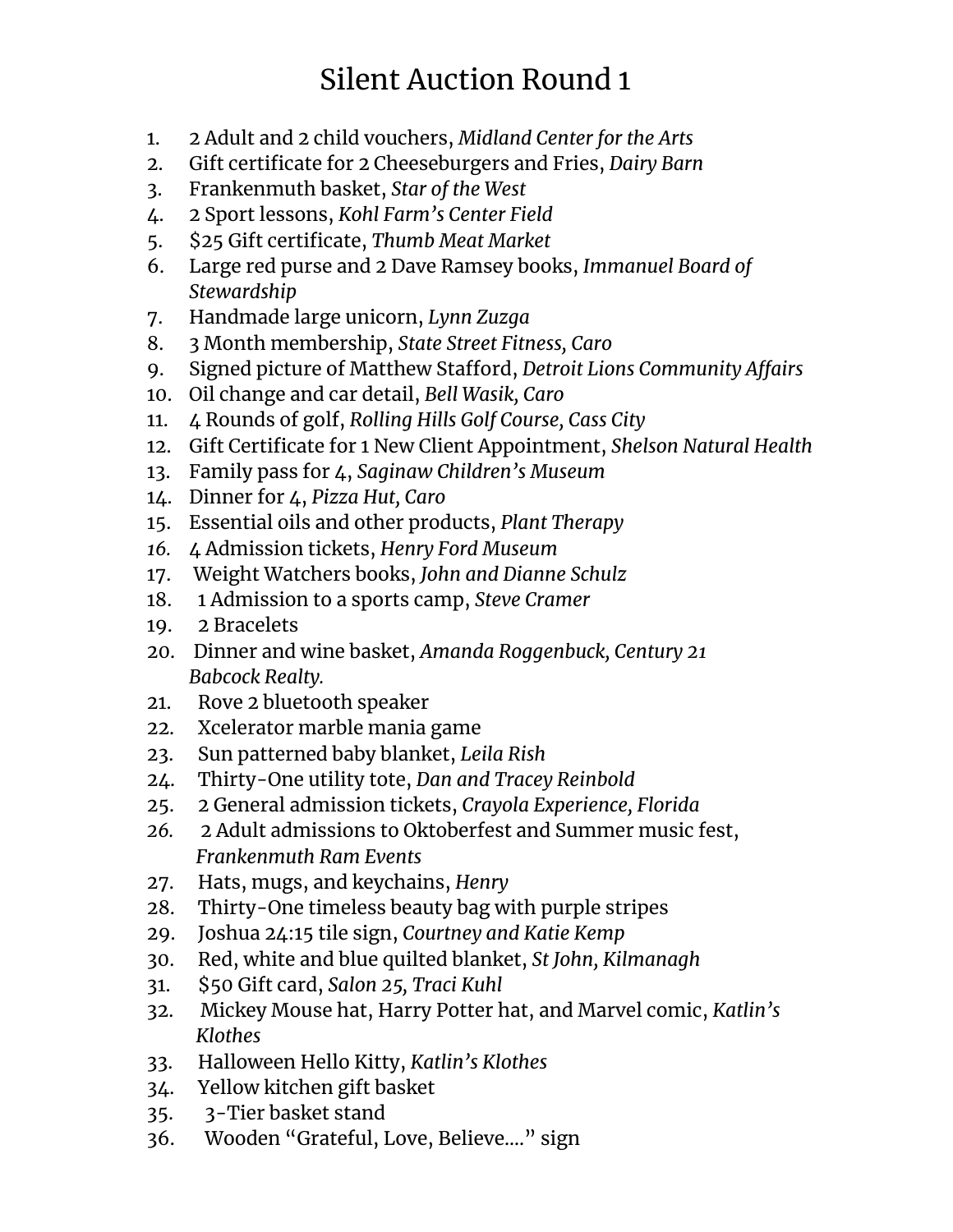- 37. Salon/Tanning basket, *Time Out Too Tanning and Salon, Lisa Duke Schnider*
- 38. Patio Table Heater, *Christ the King*
- 39. 30-minute massage, *Massage Therapy, Karen Hunt*
- 40. USA Patriot Sport Blanket, *John and Dianne Schulz*
- *41.* Michigan State sewn monkey and throw blanket, *Katlin's Klothes*
- 42. Mary Kay pinks and mauves eye color kit, *Candice Reithel*
- 43. Keurig and coffee bundle, *Farm Bureau, Reggie Ignash*
- 44. Metal Lawn Sign, *Carol Mammel*
- 45. Fire Tablet, *Christ the King*
- 46. CAT Toolbox, *Michigan CAT*
- 47. 12 cup Toastmaster coffee maker, *Katlin's Klothes*
- 48. 12 hand towels, *Debbie Boyer*
- 49. Snowman window art, *Steph's Rustic Relics*
- 50. Ziploc gift box, *SC Johnson*
- *51.* 6 quart slow cooker, *Mr and Mrs Bob Becker*
- 52. The Lutheran Bible Study, *Sarah Kemp*
- 53. Wingspan compact binoculars
- 54. Handmade 18" doll clothing, *Arlene Gremel*
- 55. Free Movie Rental Basket, *Columbia Township Library*
- 56. \$30 Gift certificate, *Cedar Tavern*
- 57. Bear fleece throw, *Katlin's Klothes*
- 58. \$50 Gift certificate, Walsh's Meat Packing
- 59. Case SEF 50:1, *Foster Blue Water Oil*
- *60.* Bible Journaling kit, *Sarah Kemp*
- 61. 20 lb Propane Cylinder with free refill, *Blue Flame*
- 62. 18 crocheted snowflake ornaments, *Darlene Werschky*
- 63. Don't Lose Your Cool, board game
- 64. Pampered Chef gift basket, *Traci Kuhl*
- 65. Gray flower wall hanging
- 66. Decorated cake, *Cindy Gremel*
- *67. Minnie Pillow Bundle, Katlin's Klothes*
- 68. Norwex Basket, *Becky Fiebig*
- 69. 16x20 framed photo of CTK, *Connie Bunke*
- 70. Gift Basket, *Riverside Hair Loft*
- 71. Velvet throw blanket, *Deb Kroswek - Farm Bureau Ins.*
- *72. 2 Frozen Pillowcases, Deb Dressler*
- *73. Christmas Table Runner, Deb Dressler*
- *74. Yankee Candle warmer and scents, Carol Mammel*
- *75. Trunk organizer with Beach Day goodies, Haist Insurance*
- *76. Sweet Treats Basket, Haist Insurance*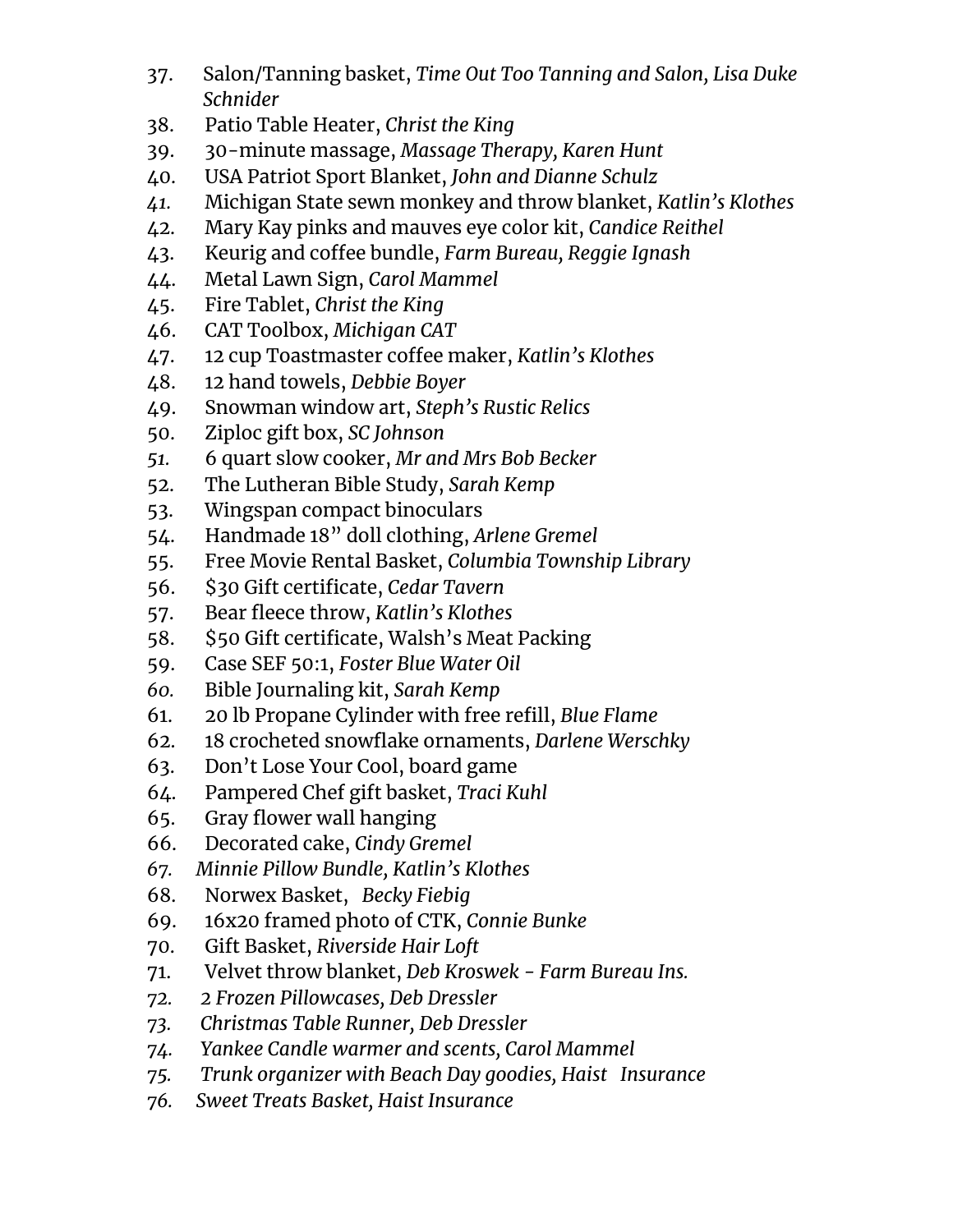## Silent Auction Round 2  $7:30 - 8:30$

- 1. 2 Day Passes, *Dow Gardens*
- 2. Metal Lawn Sign, *Carol Mammel*
- 3. Family membership, *Midland Center for the Arts*
- 4. Decorated cake, *Cindy Gremel*
- 5. Hats, mugs, keychains, *Henry*
- 6. Thirty-One utility tote, *Dan and Tracey Reinbold*
- 7. Baby Quilt, *Kathy Millerwise*
- 8. Gift Certificatefor 1 Ion Cleanse Foot Detox, *Shelson Natural Health*
- 9. Keep necklace with charm, *Tara Vermeersch, Keep jewelry*
- 10. Gift Certificate for 4-pc Broasted Chicken Dinner, *Dairy Barn*
- 11. 3 Month membership, *State Street Fitness, Caro*
- 12. Homemade unicorn purse and headband set, *Lynn Zuzga*
- 13. Party Lite gift basket
- 14. 2 Handmade cabbage patch doll set, *Arlene Gremel*
- 15. 18 Crocheted snowflake ornaments, *Darlene Werschky*
- 16. \$30 Gift certificate, *Cedar Tavern*
- 17. 4 dozen sugar cookies, *Cindy Donahue*
- 18. John Deere tractor sets, *Shaun and Katie Gremel*
- 19. Family Game night basket, *Christ the King Chess Club*
- *20.* Ion bluetooth speaker system with party lights, *Sarah Kemp*
- 21. 20lb Propane Cylinder with free refill, *Blue Flame*
- 22. Nest Fragrances, bamboo candle set
- 23. 2 Yankee candles, *Carol Mammel*
- *24.* Pink play tent
- 25. Gray tote purse, *Christ the King*
- 26. Visitor passes, *Holocaust Museum*
- 27. Christmas bundle bucket, *Katlin's Klothes*
- *28.* 30-minute massage, *Massage Therapy, Karen Hunt*
- *29.* HOME decorative sign
- 30. Glass pitcher
- 31. Baby boy gift basket
- 32. 6 piece mixing bowls kitchen set
- 33. Continental grill, *Katlin's Klothes*
- 34. Pampered Chef cake decorator
- 35. Tan with various squares, quilted blanket, *St John, Kilmanagh*
- 36. \$25 Gift card, *Green Stables, Lansing*
- 37. Da Kine Hawaiian floral purse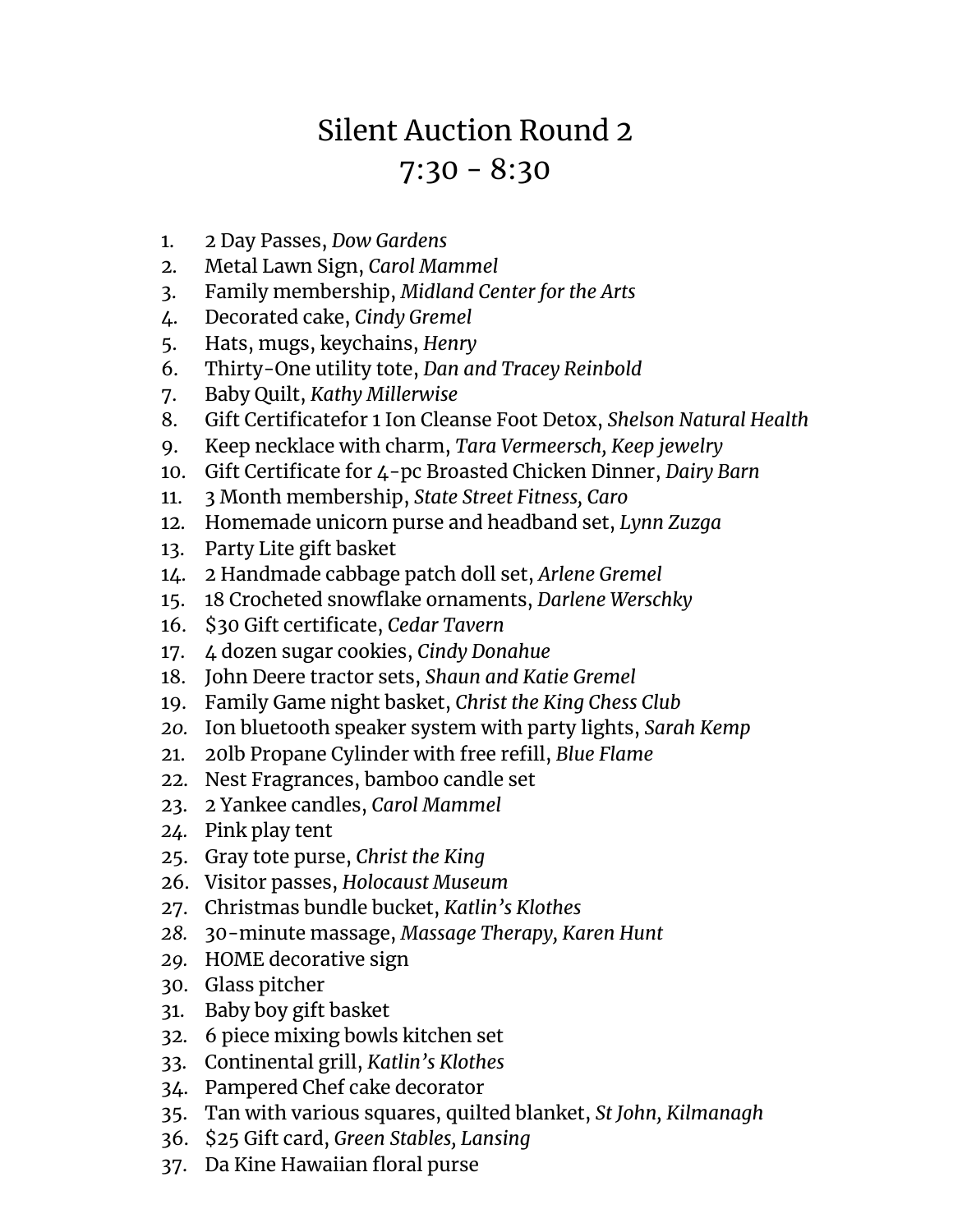- 38. Fishin'opoly
- 39. Valentine bundle, *Katlin's Klothes*
- *40.* Rooster stove top cover, *Cliff Roggenbuck*
- 41. \$25 Gift certificate, *Northern Latitudes Distillery*
- 42. Ladies XL, CTK Embroidered shirt
- 43. Round wood sign, *The Rusty Truck Design Co.*
- 44. Hammered double wall mugs
- 45. InstaPot
- 46. 5 Movies, *Provident Music-Kendrick Brothers*
- 47. Stamping and scrapbooking bundle, *Stampin' Up*
- 48. Signed book, Karen Kingsbury
- 49. Noah's Ark blanket and Christmas canvas
- 50. 7 Child games, *Set Games*
- 51. Gift certificate, *Purple Rose Theater*
- 52. Hair care basket, *Salon Centric*
- 53. Scentsy basket, *Karen Sting*
- 54. Silk floral arrangement, *Signature Design*
- 55. Large crocheted pig, *Lynn Zuzga*
- *56.* Dave Ramsey book and men's wallet, *Immanuel Board of Stewardship*
- 57. \$30 gift certificate, *Buds to Blooms*
- 58. Bag chair and cooler bag, *Chemical Bank*
- 59. 2 Mud Bog tickets, *Silver Bullet Speedway*
- 60. \$200 gift certificate, *Bradford Studios, Mark Bradford*
- 61. Photo album bundle, *Katlin's Klothes*
- *62.* Syrup and Pancake Mix Basket*, M81 Maple*
- 63. 3 Oil changes, *Richardson Ford, Standish*
- 64. Valentine table runner, *Deb Dressler*
- 65. Assorted tea gift basket, *Christina Martens and Monica Nitz*
- 66. Massage basket, *Deanna Payne Massage*
- 67. Crocheted potholders and dish cloths, *Allison Bloomer*
- *68.* Zip-up jacket, *Deb Kroswek - Farm Bureau Ins.*
- *69. Saginaw Spirits Hockey club*
- *70. 2 Baseball Pillowcases, Deb Dressler*
- *71. 2 Bunny Pillowcases, Deb Dressler*
- *72. Teal and Grey Baby Quilt, Deb Dressler*
- *73. Trunk organizer with sporting goods, Haist Insurance*

## Silent Auction Round 3

- 1. Ziploc gift box, *SC Johnson*
- 2. 2 Yankee candles, *Carol Mammel*
- 3. Christmas bundle basket, *Katlin's Klothes*
- 4. \$50 gift card, *Salon 25, Traci Kuhl*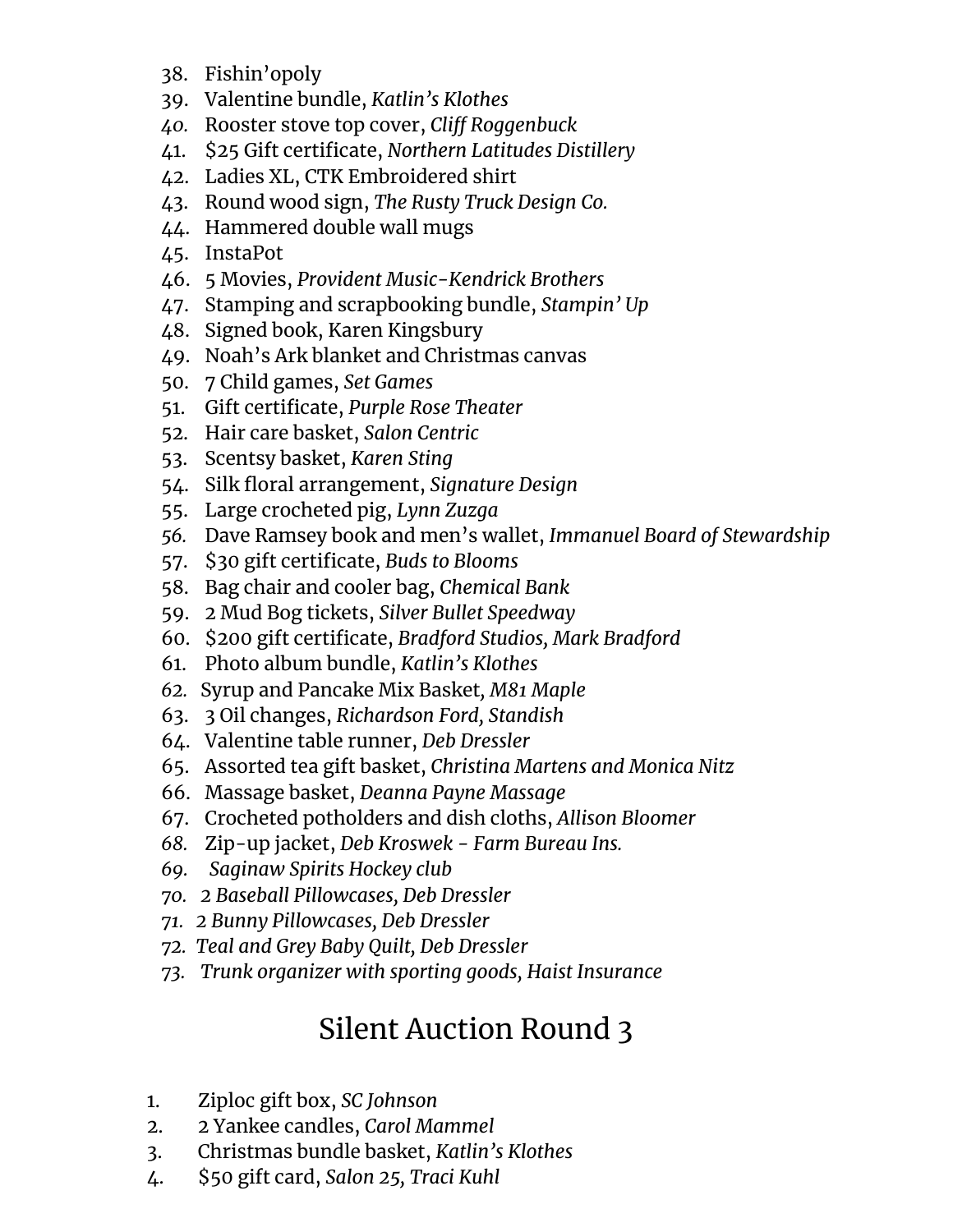- 5. Hat, mug, and keychain, *Henry*
- 6. Thirty-One utility tote, *Dan and Tracey Reinbold*
- 7. Thirty-One utility tote, *Dan and Tracey Reinbold*
- 8. 2 Mud bog tickets, *Silver Bullet Speedway*
- 9. Dinner for 4, *Pizza Hut, Caro*
- 10. Gift certificate for 1 Ion Cleanse Foot Detox, *Shelson Natural Health*
- 11. Homemade unicorn head blanket, *Lynn Zuzga*
- *12.* Party Lite gift basket
- 13. 3 Piece Halloween Doily set, *Darlene Werschky*
- 14. Oshkosh concrete mixer truck, *McNeilus*
- 15. CAT merchandise, *Michigan CAT*
- 16. USA Football, "That's My Pan", *Bruce and Jo Jubar*
- 17. 126 Piece art set, *Sarah Kemp*
- 18. Baby Quilt, *Darlene Werschky*
- 19. Bamboo Steamer, *Mr and Mrs Bob Becker*
- 20. Large cross diamond art, *Sarah Kemp*
- 21. Case of 5w30, *Foster Blue Water Oil*
- 22. Mini RC drone for kids
- 23. Barn and windmill table decoration, *Carol Mammel*
- 24. 16 Collector Angel Plates, *Ken Engelhardt*
- 25. Weighted blanket
- 26. Love, Family, and Friendship sign
- 27. Rodan and Fields gift basket, *Becky Sting*
- 28. Mary Kay plums eye color, *Candice Reithel*
- *29.* Red Wing fleece throw*, Katlin's Klothes*
- 30. Beer tasting party for up to 8, *Tri-City Brewing Company*
- 31. \$50 gift certificate, *Underground Quilting*
- 32. 1.5 Quart slow cooker, *Katlin's Klothes*
- 33. Coffee bundle, *Bartnik Sale and Service*
- 34. \$50 Gift certificate, *Kretzschy's Smokey BBQ*
- 35. Kids' green bear camp chair
- 36. "Drawn to Cover" Whitetail print, *Cliff Roggenbuck*
- 37. 12" Glass ribbon bowl with metal frame, *The Secret Garden*
- 38. Essential oils and diffuser
- 39. Stir-crazy popcorn maker
- 40. Nail art gift basket, *Lori Fischer Nails*
- 41. Thirty-One bundle, *Lindsay Reinke*
- 42. Sundries red beaded necklace
- 43. Spiderman throw and handbag, *Katlin's Klothes*
- 44. Red ladybug backpack
- 45. Revster electric scooter
- 46. 4 Cup espresso maker
- 47. French country mixing bowls with lids
- 48. Bloody Mary basket, *Amanda Roggenbuck, Attorney at Law, PLLC*